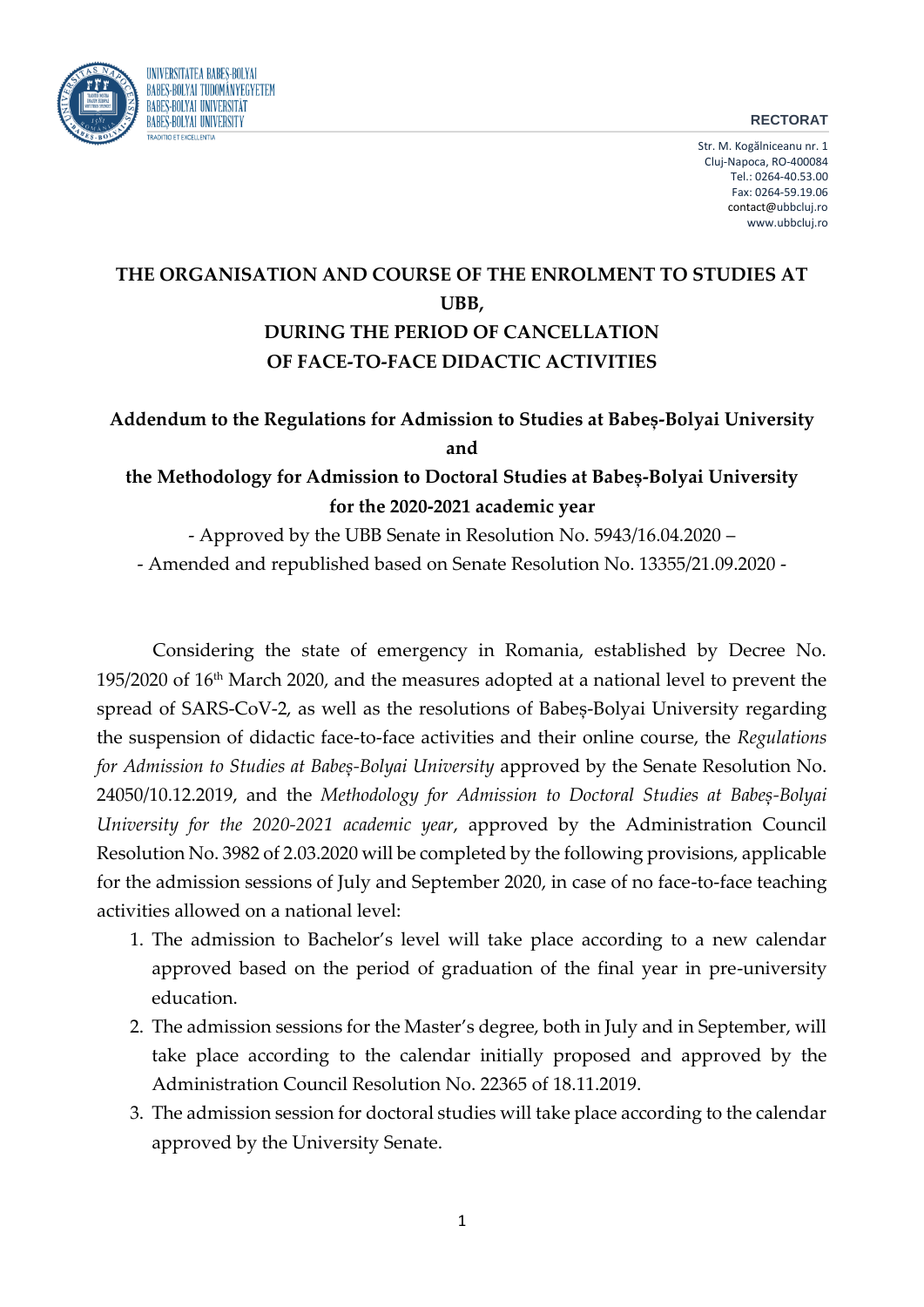- 4. The enrolment of candidates will be carried through online. The candidates are responsible for uploading onto the platform/ for sending the correct complete set of documents as specified in the *Regulations for Admission to Studies at Babeș-Bolyai University* approved by the Senate Resolution No. 24050/10.12.2019, and the *Methodology for Admission to Doctoral Studies at Babeș-Bolyai University for the 2020- 2021 academic year*, approved by the Administration Council Resolution No. 3982 of 2.03.2020, signed (if the case) and scanned. Original copies of documents will be presented in hard copies at the beginning of the academic years, except for when, for objective and solid reasons, they cannot be submitted physically at the beginning of the academic year; in such case, the documents may be submitted the latest at the beginning of the first semester's exam session. Exception are the  $\frac{3}{4}$ photographs which will be submitted in hard copies when the teaching activity begins. Candidates are responsible for the authenticity of and correspondence between the digital/scanned documents and the original documents which are submitted in the candidate's file by signed formal declaration.
	- a) The scanned documents necessary for the enrolment in the Bachelor's degree:
		- Standard enrolment form (signed);
		- Baccalaureate diploma and transcript of records (for diplomas with transcript of records) or an equivalent diploma;
		- Birth certificate;
		- Identity card;
		- Standard medical certificate;
		- Declaration giving consent of personal data management;
		- Proof of payment of tax admission (enrolment and processing);
		- Other documents required by the faculties' own methodology.
	- b) The scanned documents necessary for the enrolment in the Master's degree:
		- Standard enrolment form (signed);
		- Baccalaureate diploma and transcript of records (for diplomas with transcript of records) or an equivalent diploma;
		- Bachelor's/graduation diploma and the Bachelor's diploma supplement/transcript of records or its equivalent;
		- Birth certificate;
		- Identity card;
		- Certificate of linguistic competence;
		- Standard medical certificate;
		- Declaration giving consent of personal data management;
		- Proof of payment of tax admission (enrolment and processing);
		- Other documents required by the faculties' own methodology.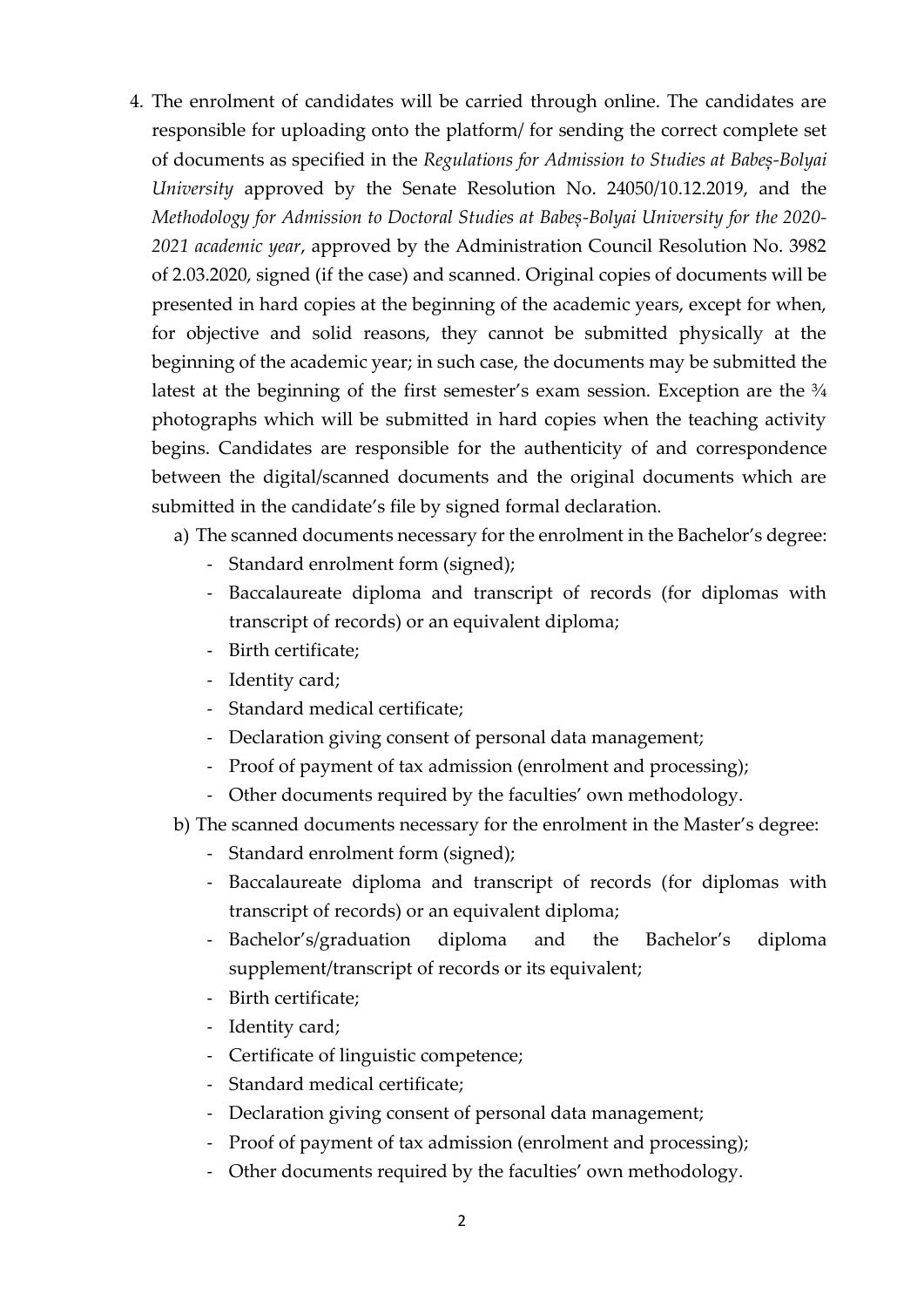- c) The scanned documents necessary for the enrolment in doctoral studies:
	- Standard enrolment form (signed);
	- Application form (including declaration of ethnicity) according to the draft on the Institute for Doctoral Studies website – **only for candidates opting for Rroma places**;
	- Curriculum Vitae and list of papers;
	- Baccalaureate diploma and transcript of records (for diplomas with transcript of records) or an equivalent diploma;
	- Bachelor's/graduation diploma and the Bachelor's diploma supplement/ transcript of records or its equivalent;
	- Master's/post-graduate diploma and the Master's diploma supplement/ transcript of records or its equivalent;
	- Birth certificate;
	- Marriage certificate (only if the surname is changed by marriage);
	- Identity card;
	- Declaration giving consent of personal data management;
	- Proof of payment of tax admission (enrolment and processing);
	- Other documents required by the methodology of each doctoral school and of the Institute for Doctoral Studies through the *Methodology for Admission to Doctoral Studies*.
- 5. The form of examination for each study cycle and programme will be mentioned by the organising faculty/doctoral school.
- 6. Candidates may confirm their places by signing the study contract and uploading it onto the platform for admission or by sending it via e-mail as notified by the faculty/doctoral school/IDS. The study contract needs to be filled in on Academic Info, signed in original and uploaded in scanned copy by the doctoral student, until 1<sup>st</sup> October, on the electronic platform of UBB. The original documents will be submitted in hard copies at the beginning of the academic year, except for when, for objective and solid reasons, they cannot be submitted physically at the beginning of the academic year; in this case, the documents will be submitted the latest at the beginning of the first semester's exam session (15<sup>th</sup> January 2021). If the student obtained a fee-based place, during the stage of confirmation of the place they also have to show proof of payment of tuition fee. By not sending/submitting the required documents onto the platform and by not submitting the original documents in hard copies upon the set deadlines, the candidate may lose their place obtained during the competition.